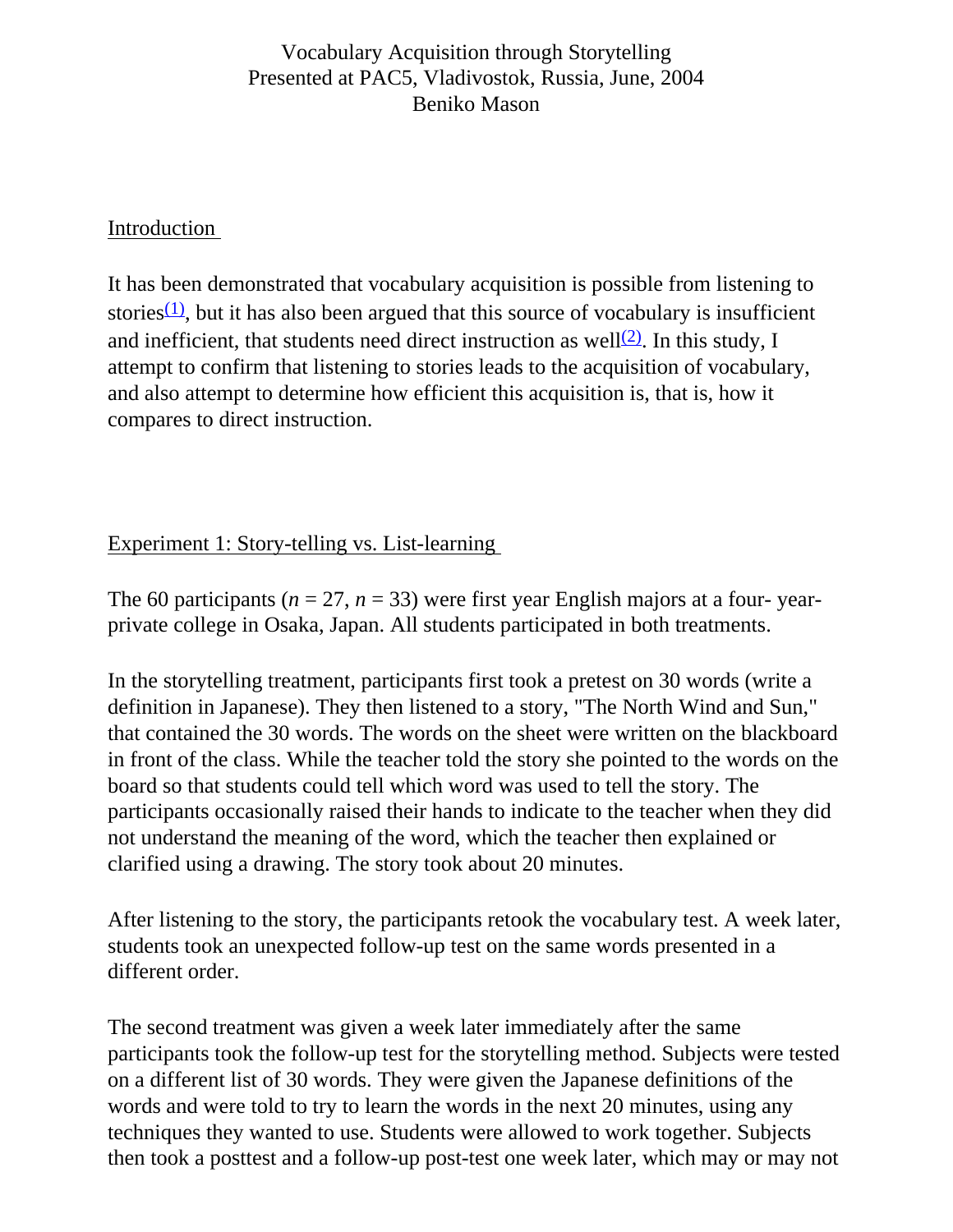have been unexpected.

As shown in table 1, the List method was very successful immediately after learning. The mean score of the list method immediately after list learning was 28.5 out of 30, while the mean score of the story method was 17.2 out of 30. The results of the follow-up test showed a large drop in retention for list-learning with much less of a drop for words acquired from story-telling. Sixty three percent of the listlearned words that were learned were forgotten on the follow-up (26.1 words unknown, 24.6 learned, 15.7 forgotten), but only 25% of the words acquired via story-telling were forgotten on the follow-up test (21.7 words unknown, 17.2 acquired, 2.2 forgotten).

These results were confirmed by an Analysis of Covariance. The adjusted means for the follow-up post-test were not significantly different (list-learning = 14.6, storytelling = 13.2;  $F = 1.5$ ,  $p = .23$ ).

| Variables        | $\overline{N}$ | Mean | S.D | Gain | Lost |
|------------------|----------------|------|-----|------|------|
| <b>LIST PRE</b>  | 35             | 3.9  | 2.6 |      |      |
| <b>LIST POST</b> | 35             | 28.5 | 2.6 | 24.6 |      |
| <b>LIST FU</b>   | 34             | 12.8 | 4.4 | 8.9  | 15.7 |
| <b>STORY PRE</b> | 38             | 8.3  | 2.8 |      |      |
| <b>STORY POS</b> | 38             | 17.2 | 4.7 | 8.9  |      |
| <b>STORY FU</b>  | 27             | 15.0 | 3.2 | 6.7  | 2.2  |

Table 1: *Story-telling vs. List-learning*

 $FU = follow-up$ , one week later

## Experiment 2: Story-telling plus Skill-building vs. Story-telling Alone

Subjects were 58 first year Japanese female students at a junior college in Osaka who had had very little exposure to aural input in English. One class  $(n = 27)$  was a story only group (Story-Only Group) and the other class  $(n = 31)$  was a story plus supplementary activities group (Story-Plus Group)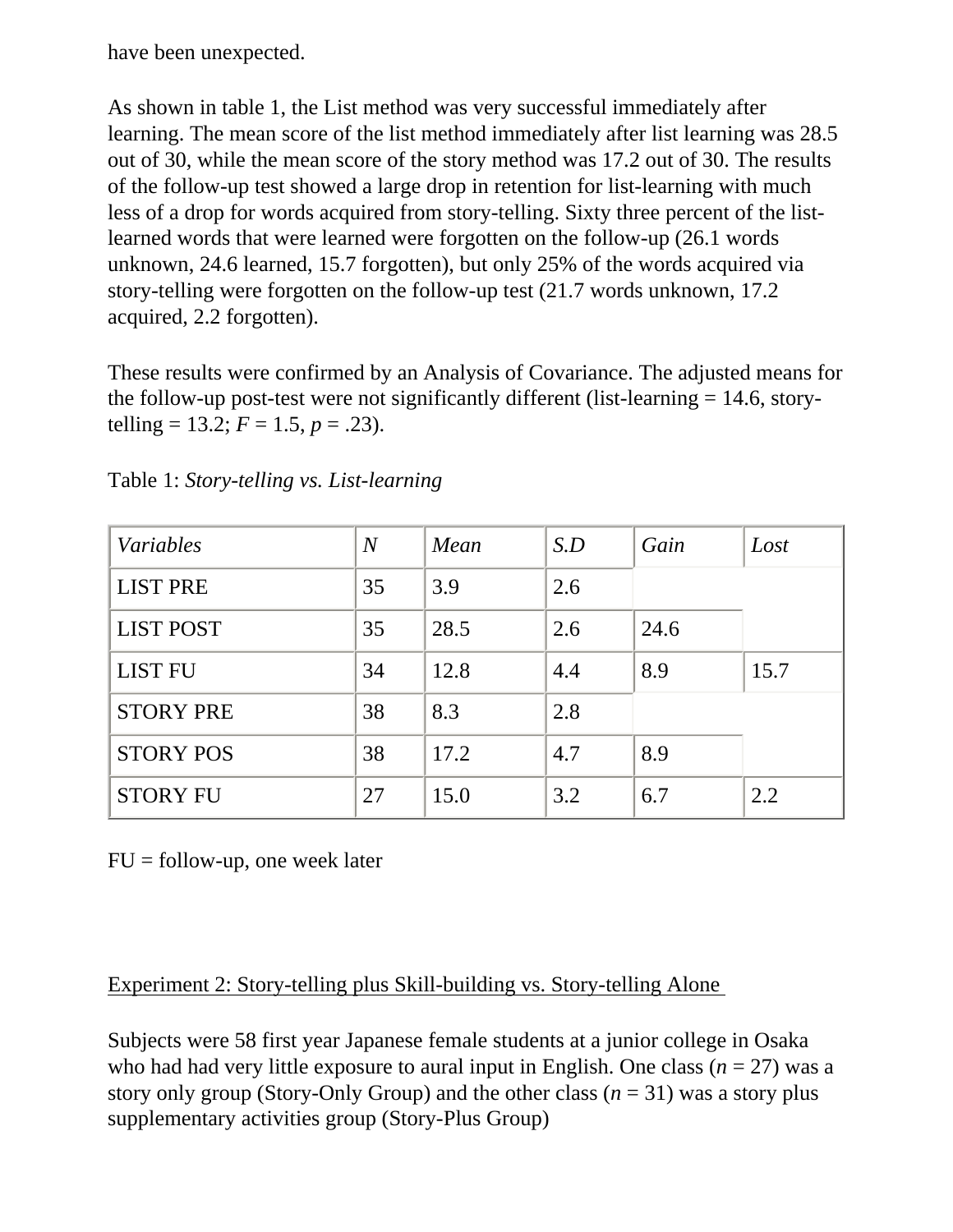The Story-Only group experienced the following method:

(1) The 20 target words from a story ("The Three Little Pigs") were written on the board in front of the class.

(2) The participants took a translation test (pretest) on these 20 words. (5 minutes) They were asked to write the meaning in Japanese for each English word on the list.

(3) The students put down the paper and the pencil and listened to the story, which contained the target words. (15 minutes)

(4) After listening to the story the participants took the posttest on the same list of the words. (5 minutes)

The Story-Plus group experienced the following method:

(1) through (3) were identical to the method followed by the Story-Only group.

(4) The teacher asked oral comprehension questions that used the target words and that were asked in a way that the target words had to be used to answer the questions. (10 minutes)

(5) The participants took the same translation test again. (mid-test, 5 minutes)

(6) After taking the test, the participants exchanged test papers with their neighbor and checked the answers with the teacher, who gave the correct answers in Japanese. (10 minutes)

(7) The students read a written version of the story. They were asked to underline the words they wanted to learn including the target words. (10 minutes)

(8) The participants told the same story to their study partner. They were encouraged not to refer to the text, but to use the target words that were on the board. (20 minutes)

(9) The participants took the same translation test again as the posttest. (5 minutes)

(10) The teacher gave the correct answers for the test. (5 minutes).

The Story-Plus group spent almost the entire class time (85 minutes) hearing the story and doing different activities as described above. The Story-Only group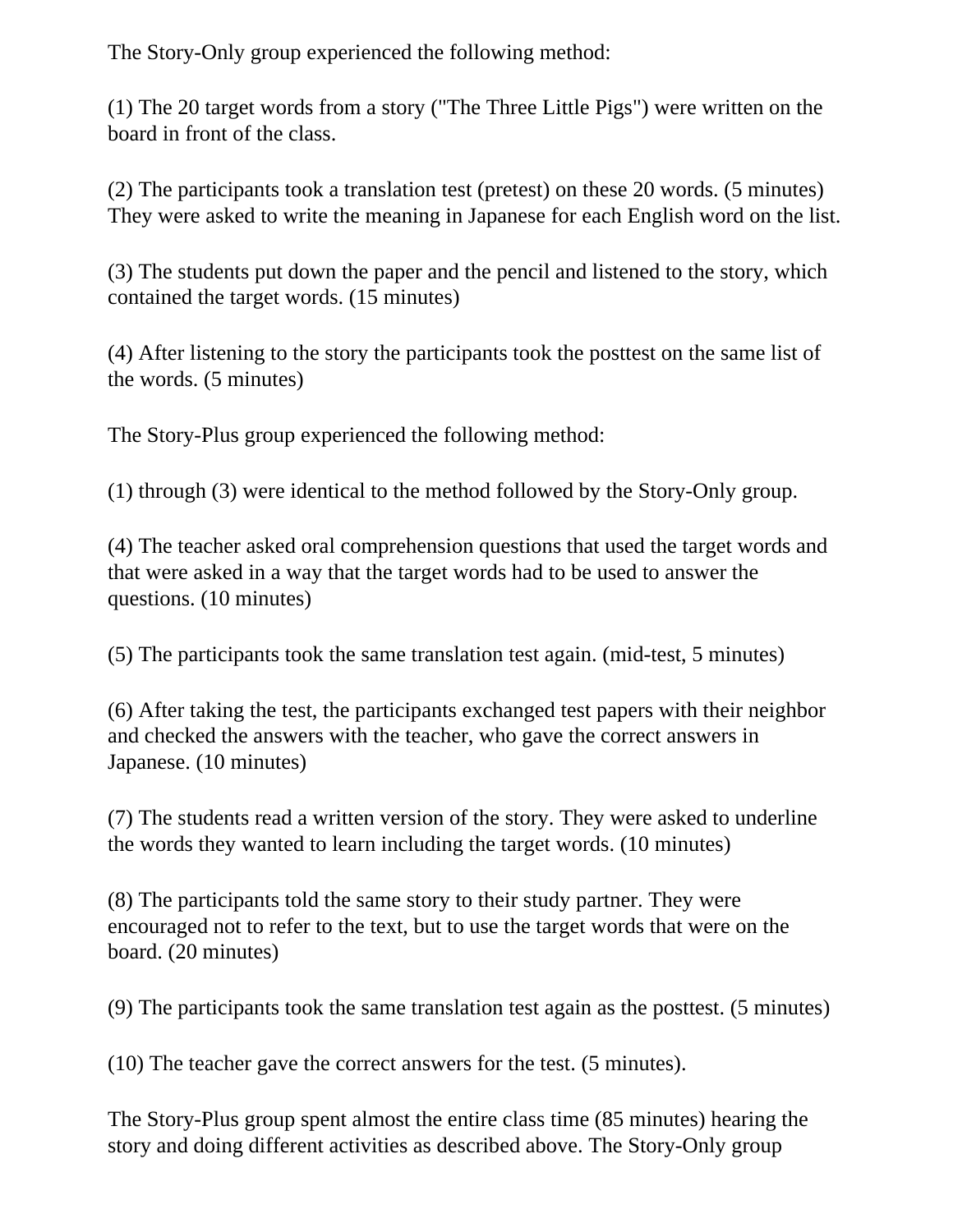listened to the story for only 15 minutes.

There was little interaction between the teacher and the participants during the story telling. The participants saw the words on the board and took the pre-test which primed them to notice the words and pay attention to the words during the storytelling. When the participants looked uncertain, the teacher clarified the meaning of the words using drawings or verbal explanations.

Note that the Story-Only group took the translation test twice, but the Story- Plus group took it three times. In addition, both groups were given an unexpected followup test five weeks later.

#### Results

Mean scores on the pretest were similar (table 2). The Story-Plus group was better on all measures, including the surprise follow-up test given five weeks later, learning about twice as many words as the Story-Only group. All differences were statistically significant ( $p < .001$ ).

| Group     | <b>Test</b> | $\boldsymbol{N}$ | $\boldsymbol{M}$ | SD  | Gain    | <b>Final Gain</b> |
|-----------|-------------|------------------|------------------|-----|---------|-------------------|
| Story     | pre         | 27               | 4.6              | 2.3 |         |                   |
|           | post        | 27               | 13.9             | 3.4 | 9.3     |                   |
|           | delay       | 27               | 8.4              | 3.5 |         | $+3.8$            |
| $Story +$ | pre         | 31               | 4.7              | 1.7 |         |                   |
|           | mid         | 31               | 15.1             | 2.6 | $+10.4$ |                   |
|           | post        | 31               | 19.7             | .6  | $+15.0$ |                   |
|           | delay       | 31               | 16.1             | 2.2 |         | $+11.4$           |

Table 2: *Story-Alone versus Story-Plus*

The Story-Plus group, however, invested much more total time than the Story-Only group. If we count time for testing, the Story-Only group acquired .15 words per minute and the Story-Plus group acquired .13 words per minute, nearly identical results. Not counting testing time, the story-only group looks even better, acquiring .25 words per minute.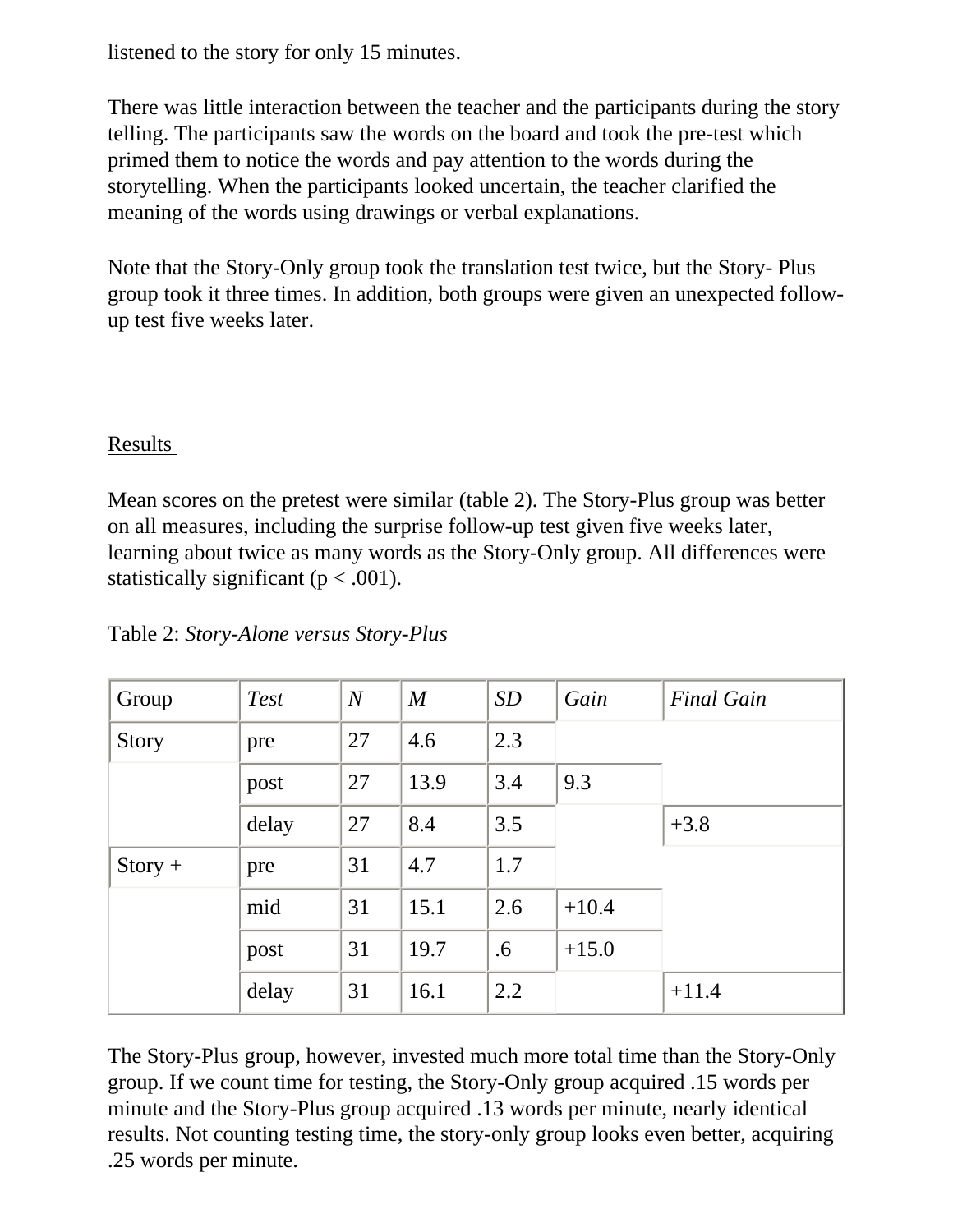Table 3: *Efficiency*

| Method     | Time Spent                           | Remembered words   Rate |                         |
|------------|--------------------------------------|-------------------------|-------------------------|
| Story-Only | 25 minutes including testing<br>time | 3.8                     | $\vert 0.15$ per minute |
| Story-PLUS | 85 minutes including testing<br>time |                         | 0.13 per minute         |

## Discussion and Conclusions

The first study showed no difference between a story method and a list-learning method for vocabulary learning on a delayed posttest. The second study found no difference in efficiency in vocabulary learning between story telling and storytelling supplemented with vocabulary learning activities. These findings are consistent with the results of previous studies showing that hearing stories results in vocabulary development.

The results appear to be consistent with the Comprehension Hypothesis $(3)$ , which claims that language development is the result of the comprehension of messages. The story-telling method used here, however, used some focus on form: subjects knew that vocabulary development was the goal of the story and they were directed to pay attention to the new words. The Story-Only groups, however, did no language production and did not have their errors corrected, which confirms an important aspect of the Comprehension Hypothesis: Production and feedback are not necessary for language development to occur.

The finding that story-telling is as effective as more traditional methods is encouraging. Stories are far more pleasant and engaging than traditional instruction, and students can gain other aspects of language from stories, as well as knowledge.

#### <span id="page-4-0"></span>References